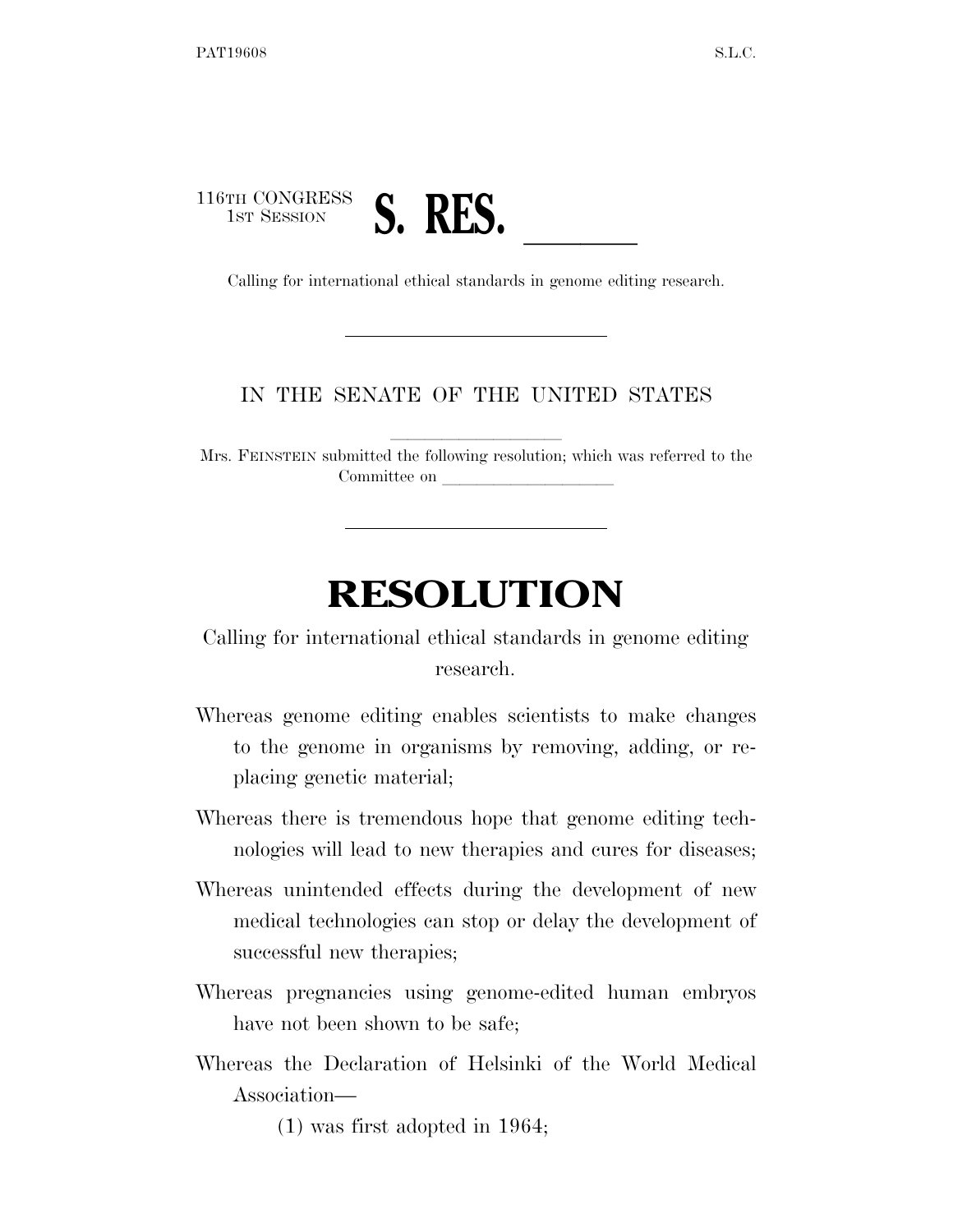(2) has been revised over time; and

(3) has provided guidance to the international community on ethical principles for medical research involving human subjects;

Whereas there are media reports—

(1) of experiments carried out overseas in 2018 using genome-edited human embryos in pregnancies;

(2) that those experiments resulted in the live birth of 2 babies;

(3) that the primary scientist responsible for those experiments recognized that the experiments were carried out too quickly and without necessary open dialogue with regulators, the scientific community, and the public; and

(4) that an additional pregnancy with genome-edited human embryos is underway;

- Whereas the reported experiments in 2018 using genomeedited human embryos in pregnancies failed to meet the standards of human research ethics called for in the Declaration of Helsinki;
- Whereas the National Academies of Science, Engineering, and Medicine has concluded that more research and broadly inclusive public deliberation are needed before clinical trials of germline editing of human embryos and gametes should be permitted;
- Whereas the National Institutes of Health has declared support for an international moratorium on clinical application of germline genome editing and is working with other Federal agencies, international agencies, health and science organizations, patient communities, and the public to engage in a substantive debate about the benefits and risks of germline genome editing research;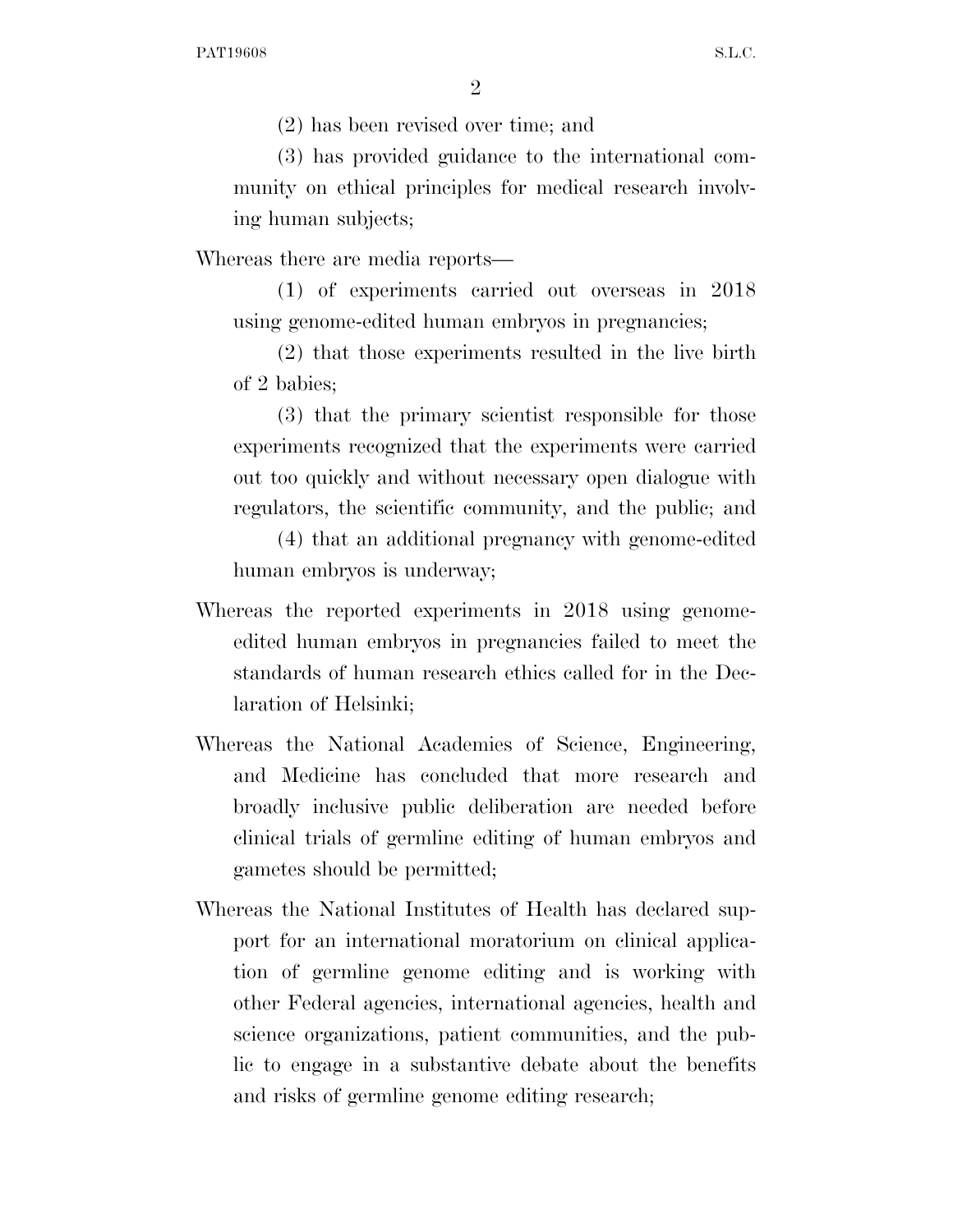- Whereas the World Health Organization has created an expert advisory committee on developing standards for the governance and oversight of human genome editing;
- Whereas an international commission has been convened by the National Academy of Medicine, the National Academy of Sciences, and the Royal Society of the United Kingdom to identify the scientific, medical, and ethical requirements that should be considered before heritable human genome editing should proceed; and

Whereas, as of July 2019—

(1) the use of genome-edited human embryos for reproduction is prohibited in many countries; and

(2) no international agreement exists as to whether clinical trials using genome-edited human embryos should proceed: Now, therefore, be it

1 *Resolved,* That the Senate—

- 2 (1) opposes the experiments that resulted in 3 pregnancies using genome-edited human embryos de-4 scribed in November 2018 media reports;
- 5 (2) recognizes that the question of whether to 6 proceed with heritable genome editing touches on all 7 of humanity;
- 8 (3) supports the international commission con-9 vened by the National Academy of Medicine, the Na-10 tional Academy of Sciences, and the Royal Society 11 of the United Kingdom to develop an international 12 framework regarding human germline editing; and